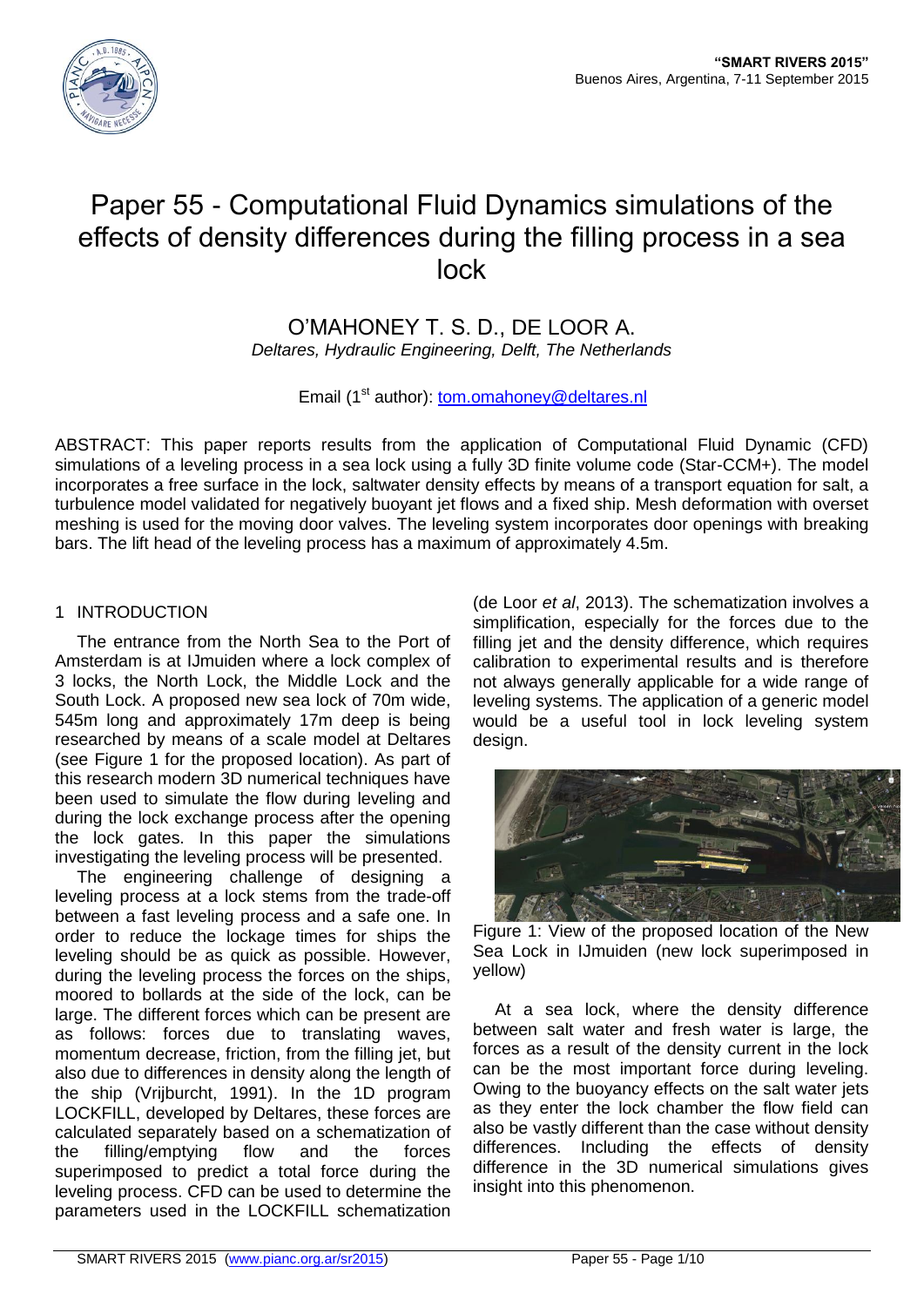

The use of 3D CFD to predict forces on the ship during leveling has previously been investigated (Thorenz and Anke, 2013). In those simulations the CFD predicted longitudinal forces 50% higher than in the scale model experiments. The setup of the simulations with a vessel that rose with the water level is also very computationally expensive. As such, the prediction of forces on the ship with CFD is not yet practicable for a design project. However, qualitative and quantitative assessments of the flow pattern, without an attempt to predict forces on the ship, can be helpful in comparing different leveling systems, interpreting scale models results or assessing the relative importance of different physical phenomena, as is done in this paper for density differences.

In this paper 3D CFD simulations of the new sea lock at IJmuiden are performed. Firstly the resistance and discharge coefficients of the leveling system are calculated by means of a permanency test with a constant flow. For a given discharge, the drop in water level characterizes the total resistance of the system when the door valves are fully open. Good agreement is seen with the experimental measurements showing that CFD can be used to characterize resistances in this way. These CFD simulations are relatively short in duration.

Secondly a leveling process without a ship is simulated. The leveling system is steered by means of moving valves in the door which are simulated in the CFD model by means of an overset mesh algorithm in Star-CCM+. The discharge curve is a result of the CFD simulations. Comparison measurements of velocities in the lock chamber from the scale model tests are not available. Finally a leveling process with a ship present and a density difference is simulated.

The results show that CFD can be used in an early stage of lock design to make assessments of a design's viability but that a fully functioning virtual prototype of a lock in CFD needs more validation data of the complex flow fields in the lock chamber. Only limited results from the scale model of the lock are available for publication at this time.

### 2 SETUP OF THE CFD MODEL

# 2.1 *Geometry*

The geometry of the model is based on the scale model for the new sea lock at IJmuiden in the Netherlands. The CFD model is therefore at the same scale as the scale model, although some tests have been performed at prototype scale. The scale model is built with two leveling systems; one of gate openings and one with culverts. The systems are different at the western and eastern heads of the

lock. The gate openings have breaking bars at the lock chamber side of the door at the western head, with the door valves at the sea side of the door. The door is identical at the eastern head meaning that the breaking bars are at the canal side of the door.



Figure 2: Geometry with gate openings, the approach harbor is on the left and the lock chamber is on the right

The door openings are placed relatively high in the door to reduce the residual lift head owing to density differences at the end of leveling. 14 gate openings are used in two sets of 7 symmetrically placed with respect to the lock's longitudinal centre axis.

The culverts have a much more complicated geometry. The restrictions in available space at the lock complex in IJmuiden necessitated that the culverts had to be fitted into a small space. At the eastern head leveling is achieved through the door recess; a comparable system is currently in operation at the North Lock in IJmuiden. At the western head one culvert runs underneath the lock chamber to exit opposite the other culvert. The current system at the North Lock with the culverts running around the outside of the gate recesses is not applicable because of the lack of space. Each culvert distributes the flow across a wide area using a grid of beams.



Figure 3: Geometry with culverts eastern lock head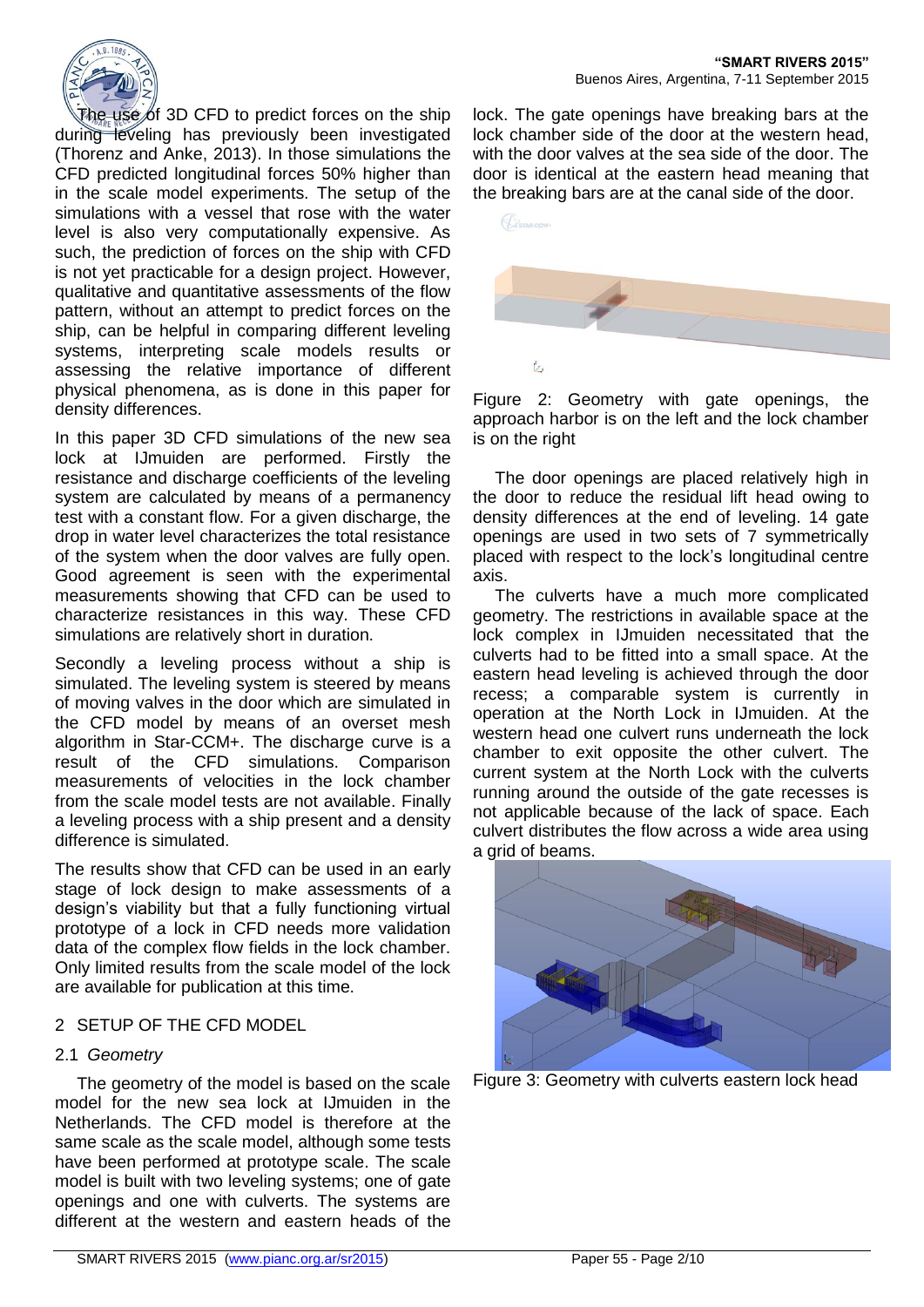

Figure 4: Geometry with culverts western lock head

## 2.2 *Mesh*

Meshes have been made with the Star-CCM+ Trimmer algorithm which uses a split-hexahedral algorithm to generate meshes that are aligned with the free surface and flow direction, in this case, whilst still resolving a complex surface in the geometry.

For the simulations of the leveling process, a moving door valve is added to the geometry by means of an overset mesh. The door valve does not have the detailed geometry of the valve in the scale model but rather a simplified geometry of a square plate with small thickness. The overset mesh is unstable for complex geometries when using the split hexahedral trimmer meshing algorithm. Using this method the valve could not be fully closed or fully opened at respectively, the beginning and end of the lifting programme. The newest version of the software claims to solve this issue but it has yet to be tested on this model.

# 2.3 *Numerical properties*

The numerical setup of the simulations uses an implicit time marching scheme which does not require a Courant Friedrich Levy (CFL) number of 1 for stability. Instead the time-step is determined by the stability of the free surface. In this application the free surface does not change rapidly and a timestep of 0.05 seconds is enough in all cases. This gives a CFL number of between 20 and 40. The order of the time discretization is first order. All other gradients, including the volume fraction for the VoF model, are discretized using second order schemes.

# 2.4 *Physical models*

All models are run with an Unsteady RANS formulation of the Navier-Stokes equations with a realizable k-ε turbulence model.

The simulations are run as a two-phase Volumeof-Fluid (VOF) model with air and water as the two phases. The free surface is captured with some mesh refinement but not sufficient to resolve waves

on the surface. The cells are also stretched along the surface, with an aspect ratio of no more than 10.

For simulations with a density difference an additional scalar quantity, salt concentration, is added to the model. This adds an additional scalar transport equation to the model. The turbulent Schmidt number, a measure of the additional advection of the scalar quantity owing to turbulent eddies but modeled as an additional diffusion directly correlated to the eddy viscosity, is set to 0.9. The density of the water phase in this instance is dependent on the local concentration of this quantity, ranging from 1020 to 1000 kg/m3. An additional body force term is added to the momentum equations to represent the buoyancy force. Also density gradient terms are added throughout the Navier-Stokes equations but these terms are negligible because the density difference is limited to 2%.

# 2.5 *Boundary and inital conditions*

All walls in the domain are set as smooth no-slip walls. The assumption of smooth walls is appropriate for the scale model where the materials, stainless steel or Perspex are very smooth. For simulations at prototype scale a roughness should be assumed.

For the simulations of the discharge coefficient water level boundaries with hydrostatic pressure boundaries are set upstream and downstream. For simulations of a leveling process only the upstream boundary is set such, the downstream boundary being the end wall of the lock chamber. These boundary conditions do not force a specified mass flow; rather the mass flow is a result of the computation of pressure differences across the lock door. They also allow a dynamic pressure/velocity profile to develop at the inlet and outlet boundary rather than imposing a uniform flow here; this reduces the required computation domain.

The top boundary is set as an air boundary at atmospheric pressure.

All simulations are started at rest with negligible turbulence and water levels according to the appropriate water levels from the corresponding scale model test. In the case of the simulations of discharge coefficients the approximate end water level is set as an initial condition.

# 2 DETERMINING THE DISCHARGE COEFFICIENTS OF THE LEVELLING SYSTEM

# 2.6 *Introduction*

The discharge coefficients of the leveling system are a key parameter in a model for the determination of the discharge curves. Given the discharge coefficients at different valve position a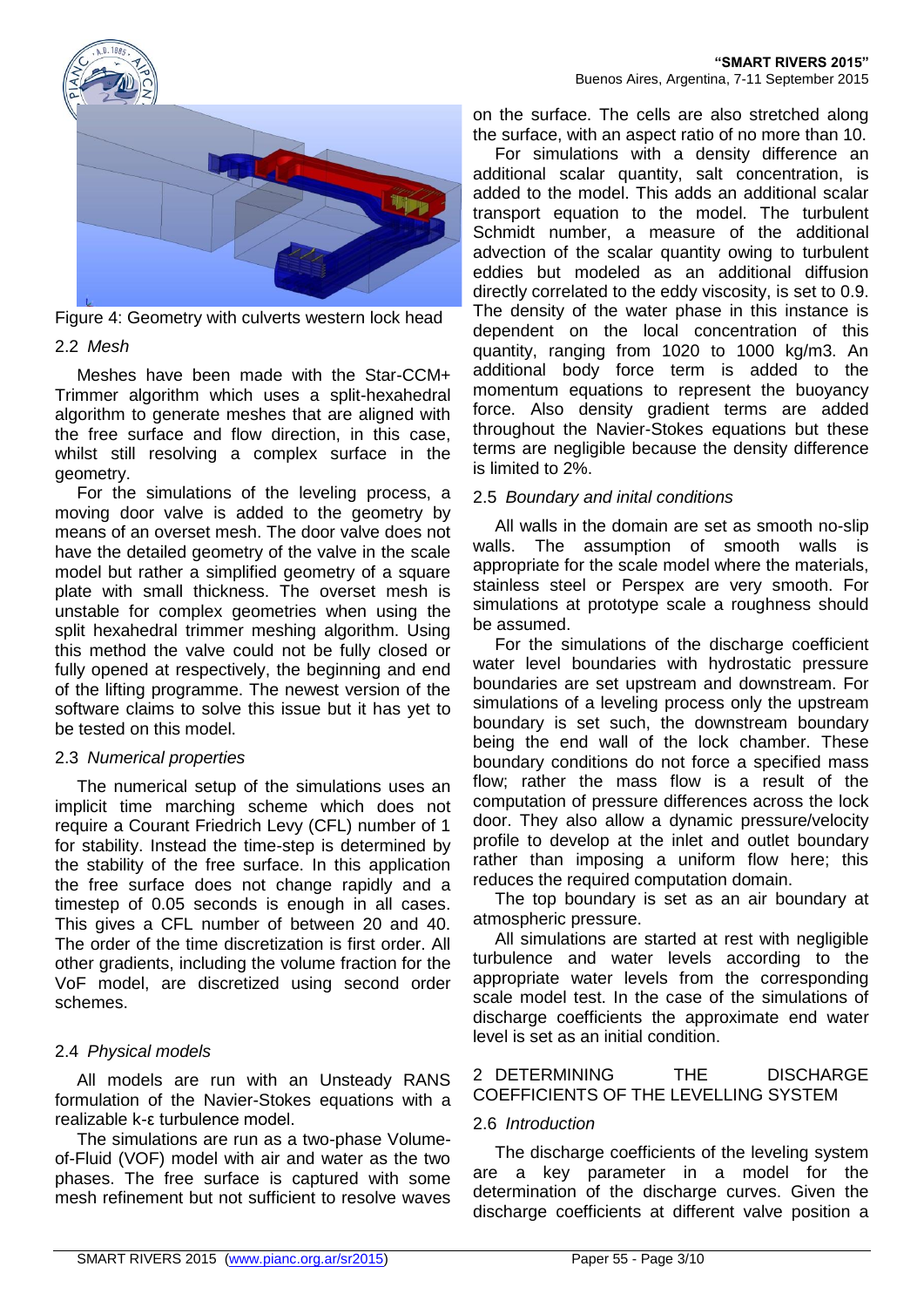

simple hydraulic calculation can be performed to generate the expected discharge curve and leveling time for a given lifting programme of the valves. An a priori method of calculating the discharge coefficients of a levelling system without performing scale model tests is very desirable. For more information on the definition of the discharge coefficient and the validation of CFD for the calculation of such coefficients see van de Ven and O'Mahoney (2015).

#### 2.7 *Gate openings*

For the tests with the gate openings, two configurations were tested, with and without the breaking bars. Only the discharge coefficients were determined for the configuration without breaking bars. Subsequently the choice was made to include the breaking bars in all the leveling tests.

The gate openings are 2.2m wide and 3m high in prototype scale. The channels through the door have a rectangular cross-section. At the opening on the western side of the door the corners are rounded off with a fillet of 30cm (see Figure 1).



Figure 5: View of the surface mesh of the gate openings without breaking bars



Figure 6: View of the surface mesh of the openings with breaking bars

When the breaking bars are present they are located on the lock chamber side of the door athe western lock head and on the approach harbor side of the door for the eastern lock head. Three vertical breaking bars, each of 30cm width, are evenly distributed across the opening (see Figure 2).

The simulations without the breaking bars show a jet which is more unstable than when the breaking

bars are present. The venturi effect in the, caused by the separation at the entrance, is stronger when the extra resistance of the breaking bars is present. The high velocities of the flow in the door remain farther downstream when the breaking bars are not present, even though the blockage of the breaking bars creates locally high velocities between the bars.



Figure 7: Contour plot of water velocity magnitude of the door valves without breaking bars

For the fully open door valve and an homogeneous density in approach harbor and lock chamber the jet remains horizontal in the lock chamber. Fluid in entrained from below and above the jet, causing recirculation along the bed and the free surface, flowing towards the door.

The discharge coefficients have been calculated for the gate openings at both prototype scale and model scale. The Values are slightly larger at prototype scale because the relatively little resistance in that case leads to relatively fewer losses owing to friction. Clearly less effect is small but not negligible.



Figure 8: Contour plot of water velocity magnitude of the door valves with breaking bars

|  | Table 1: Comparison of discharge coefficients for |  |  |
|--|---------------------------------------------------|--|--|
|  | the gate openings                                 |  |  |

| Case                            | <b>CFD</b><br>prototype | <b>CFD</b><br>model | <b>Measurement</b> |
|---------------------------------|-------------------------|---------------------|--------------------|
| breaking<br>With<br>bars        | 0.52                    | 0.50                | 0.49               |
| <b>Without</b><br>breaking bars | 0.84                    | 0.82                | 0.76               |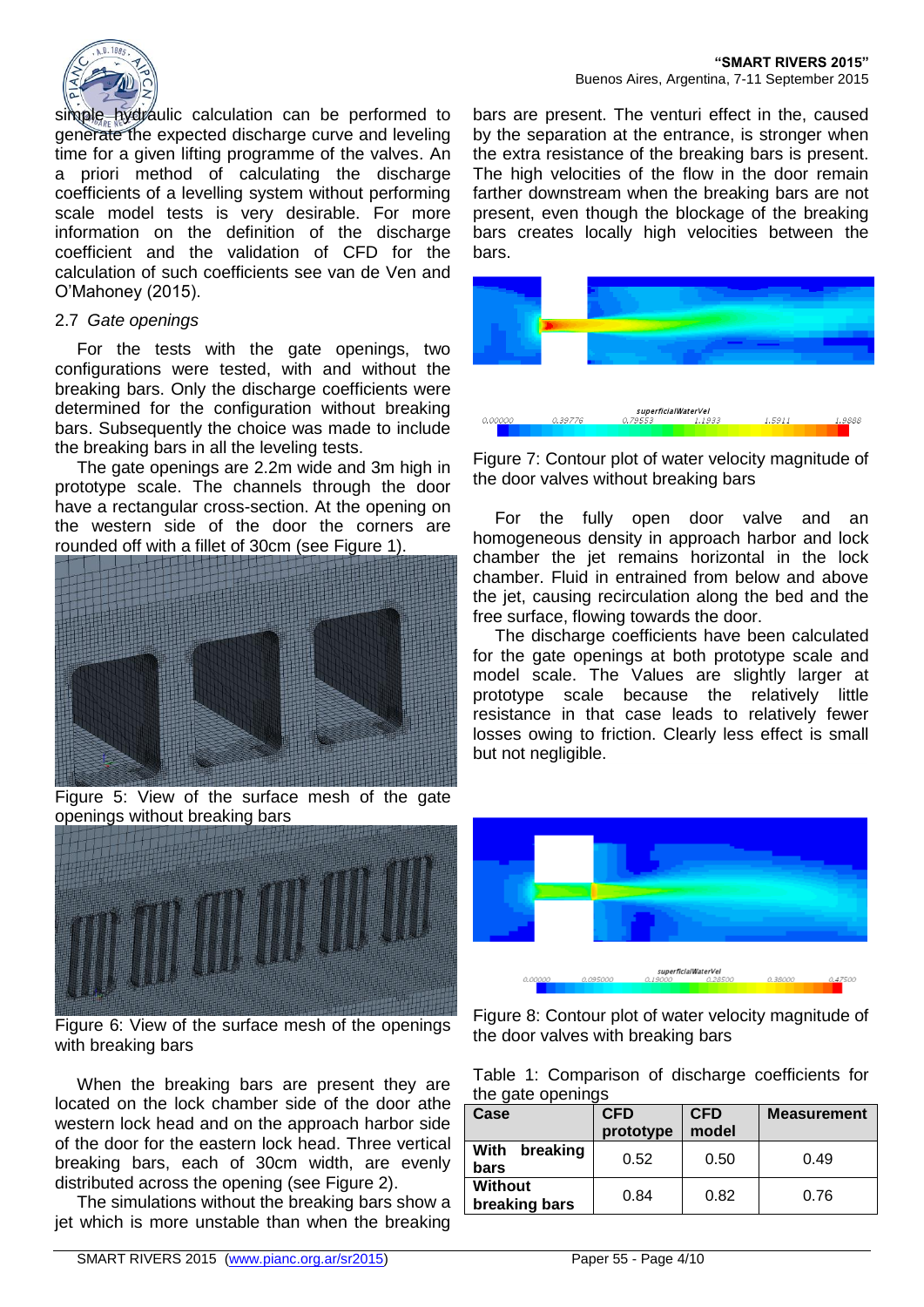

The agreement of the CFD values with the measurements is good. The best agreement is seen when comparing the simulations at model scale, because the friction is more comparable. The openings with breaking bars show better agreement than without breaking bars. This is ascribed to the dominance in the determination of the discharge by the open surface area, which is very accurately recreated in the CFD. In the case without breaking bars the smaller geometric differences and small roughness elements (steel plates on the door not sitting perfectly flush with the openings) have a proportionally larger effect on the results and are not included in the CFD model.

#### 2.3 *Culverts*

For the tests with the culverts separate tests were conducted for the eastern lock head and the western lock head. In all test the mouth of each culvert is similar, with a resistance screen of vertical beams in the wall, support structures splitting the exit into four chambers and fillets of between 1m and 1.5m at the chamber wall. The southern culvert mouth at the western lock head is somewhat different because of the asymmetry at that head. On the southern side the culvert runs underneath the lock chamber floor and makes a 180° turn in the vertical. Because of this the resistance screen as horizontal beams. An example of the mouth is given in Figure 5.



Figure 9: View of the surface mesh of the mouth of the culvert

The flow during a steady-state test is not necessarily symmetric as the resistances on the north and south sides are not equal if the valves are fully open. In a leveling process this can be corrected by asymmetrically opening the valves.

For the culverts at the eastern lock head the flow on the southern side goes through the gate recess, producing extra losses by fully open valves. Here the difference in discharge between north and south is relatively small and the flow in the lock chamber is largely symmetric. The steady-state nature of the flow conditions gives a situation different from a leveling process. Here the flow has developed fully such that the initial inertia of the jets in the lock

chamber which starts at rest is gone. The jets are turned to the downstream boundary.



Figure 10: Contour plot of the water velocity magnitude for the culverts at the eastern lock head.

For the western lock head the flow is much more asymmetric with a higher discharge through the northern culverts. After the jets co-impinge at the centre of the lock chamber the flow is forced towards the southern wall.



Figure 11: Contour plot of the water velocity magnitude for the culverts at the western lock head.

|          | Table 2: Comparison of loss coefficients for the |  |  |  |
|----------|--------------------------------------------------|--|--|--|
| culverts |                                                  |  |  |  |

| Case              | <b>CFD model</b> | <b>Measurement</b> |
|-------------------|------------------|--------------------|
| Eastern lock head | 2.82             | 2.85               |
| Western lock head | 242              | 2 47               |

The agreement of the measured loss coefficients with the calculated values is excellent. The loss is dominated by the restriction of the open area through the resistance screen in the lock walls and this is very accurately modeled in the 3D CAD geometry of the CFD model.

3 FLOW FIELD SIMULATIONS DURING THE LEVELLING PROCESS – FILLING AT THE WESTERN LOCK HEAD

#### 3.1 *Levelling without ship or density differences*

Levelling tests have been simulated with moving door valves for the gate openings with breaking bars. In the first instance simulations were made for a homogeneous density distribution between harbor and lock, that is to say with freshwater. All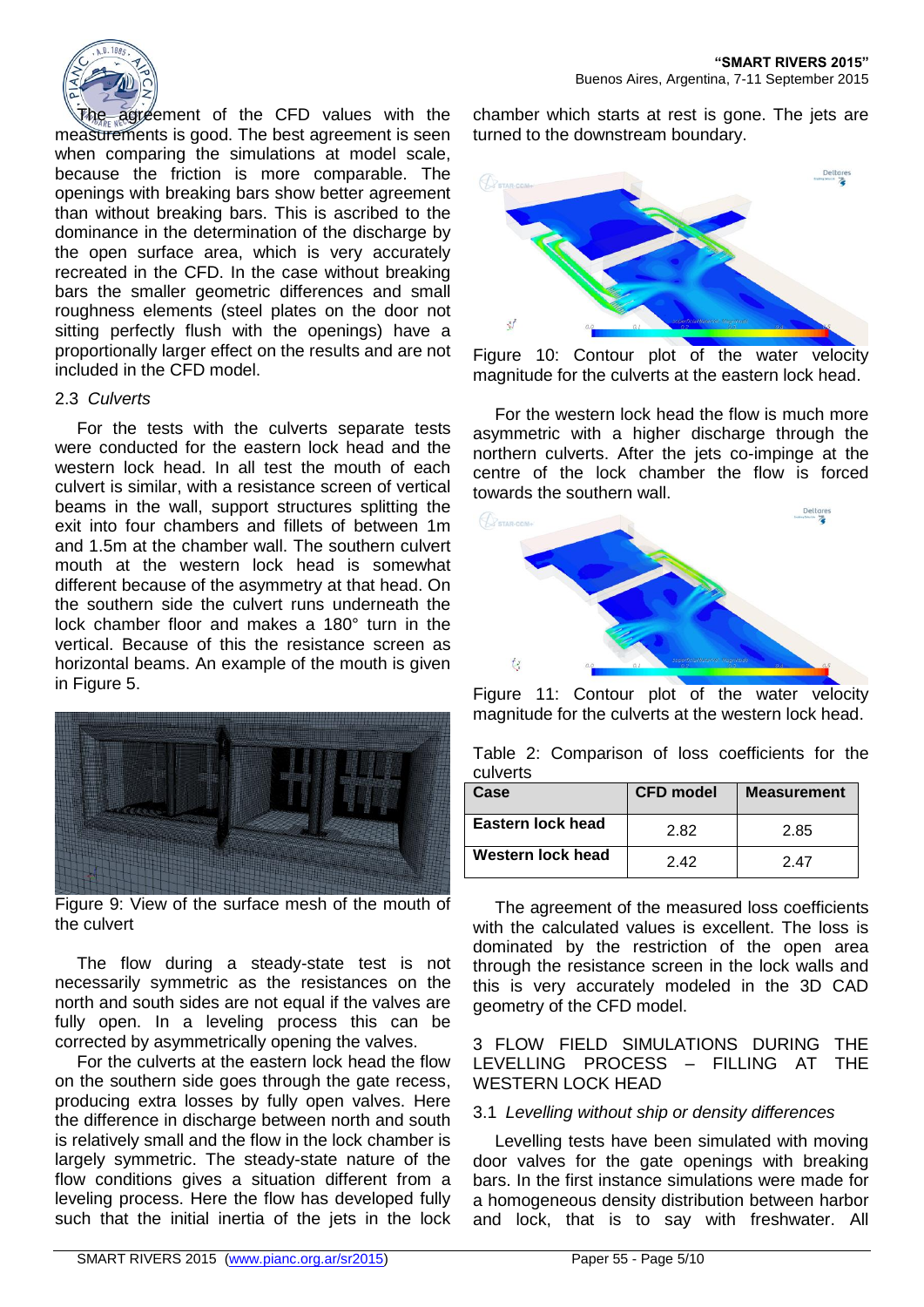

simulations were made at model scale to enable 1:1 comparison with the measurements. All conditions in the text are converted to prototype scale but all figures are in the original model scale. The initial lift head for this run is 1.56m with a water depth in the lock initially 17.1m. The valves are lifted with a speed of 5mm/s. The valve is placed approximately 1m inside the western side of gate.

In Figure 12 a vertical cross section is shown of velocity magnitude contours at a moment when the valve is half open. At this point the flow rate is approximately at its maximum. The flow under the valve shows a venture effect from the narrowing owing to the separation at the valve tip and at the entrance to the duct. The jet that is formed stays attached to the bottom of the duct before it feels the resistance of the breaking bars (the vertical cross section is taken at a point between the breaking bars). The jet can entrain fluid from the area above but not from below. Owing to the resistance of the breaking the jet expands but only the area above it is available and it is given a trajectory in the vertical. This trajectory is continued into the lock chamber where the jet of water reaches the free surface.



Figure 12: Vertical cross-section: water velocity magnitude with the door valve half open; leveling without density differences

In Figure 13 the leveling process is shown from a 3D view with an isosurface of velocity and vertical cross-sections at 35m and 50m from the door. These are the positions where the ship could come to lie. The isosurface of velocity shows the region where the velocity is 1m/s or more in prototype scale. The view is taken at the moment of the maximum extent of this high velocity region. The isosurface does not cross the 50m line and therefore it can be concluded that during the leveling process here the velocity is never higher than 1m/s at this cross section. That the high velocity region reaches the free surface is also clearly shown by the orange area. As the leveling process comes to an end the discharge decreases and the high velocity region within the isosurface decreases in size.

#### 3.2 *Levelling without ship with density differences*

A leveling process through the door openings including density differences has been performed. For this case a saltwater approach harbor and freshwater lock chamber has been simulated. The valves are lifted with the same speed but the discharge curve is different, owing to the different pressure profile in the harbor is the initial pressure drop over the openings less than in the homogeneous case. However, the maximum discharges and the shape of the discharge curve are very similar. It is also known that the forces on the ship owing to the density flow can be very high.



Figure 13: Isosurface of velocity, coloured by water level; plus, vertical cross-sections of water velocity magnitude contours at the stop lines. Door valve is half open; leveling without density differences



Figure 14: Vertical cross-section: water velocity magnitude with the door valve half open; leveling with density differences

Even though the discharge curves are similar between the case with and without density differences the flow pattern is very different (compare Figure 12 with Figure 14). The same mechanism at work in the homogeneous case gives the filling jet a vertical trajectory in the gate duct but the density differences in this case force the trajectory to bend downwards under buoyancy in the lock chamber. The saltwater entering the lock eventually flows along the bottom of the chamber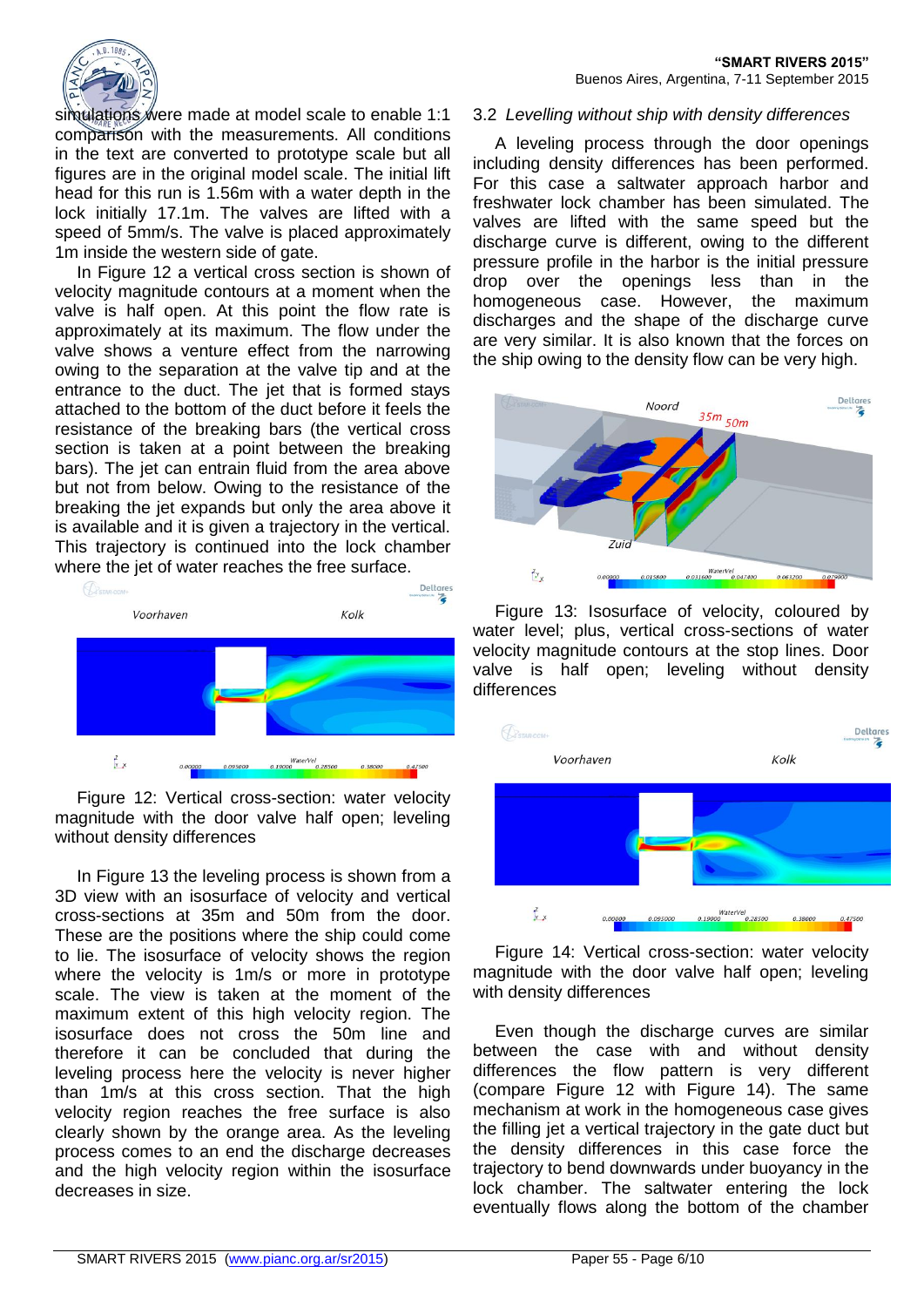

(see Figure 15). The velocities are much higher in this case with the isosurface of velocity at 1m/s reaching beyond the 50m line, albeit with these high velocities only being achieved along the lock floor.



Figure 15: Isosurface of velocity, coloured by water level; plus, vertical cross-sections of water velocity magnitude contours at the stop lines. Door valve is half open; leveling with density differences



Figure 16: Isosurface of salt concentration; plus, vertical cross-sections of water density contours at the stop lines. Door valve is half open; leveling with density differences

Figure 16 shows the shape of the density current as it flows through the lock. The layer of dense fluid stays along the bottom and travels in a quasi 2D manner. The front head is very similar to the shape of a density current in a typical lock exchange flow (Benjamin, 1968, Shin *et al* 2004). In fact, the front travels with a nearly constant speed, just like in the lock exchange flow. The density of the water in the salt wedge is however not the same as the density in the approach harbor. Instead the saltwater entering the lock is mixed with the fresh water in the lock. As the front develops the fresh water is continually entrained, causing a recirculation of freshwater along the free surface in the direction of the lock gate. The density of the salt wedge depends on the amount of mixing and entrainment. In this simulation the density is  $1008\text{kg/m}^3$ . The amount of mixing is also very important for the eventual forces which the ship experiences. This value can also be used to estimate the important

parameter, the entrainment coefficient, in the schematization of the density flow in the 1D program LOCKFIL.



Figure 17: Vertical cross-section: water velocity magnitude with the door valve half open; leveling without density differences

- 4 FLOW FIELD SIMULATIONS DURING THE LEVELLING PROCESS – FILLING AT THE EASTERN LOCK HEAD
- 4.1 *Levelling without ship or density differences*

A levelling process at the eastern lock head has been simulated without density differences. In this scenario the initial lift head is 1.89m with a water depth of 17.4m. The water levels differ only slightly from the case at the western lock head but the gate is in the opposite orientation, with breaking bars at the harbor side and the door valves 1m from the lock chamber side of the door. This gives a very different flow pattern in the lock chamber. Similarly, although this is not simulated in this work, in the presence of density differences the lock chamber would be filled initially with salt water and the filling from the approach harbor would be with freshwater meaning that the filling jet would rise under buoyancy to the free surface.



Figure 18: Isosurface of velocity, coloured by water level; plus, vertical cross-sections of water velocity magnitude contours at the stop lines. Door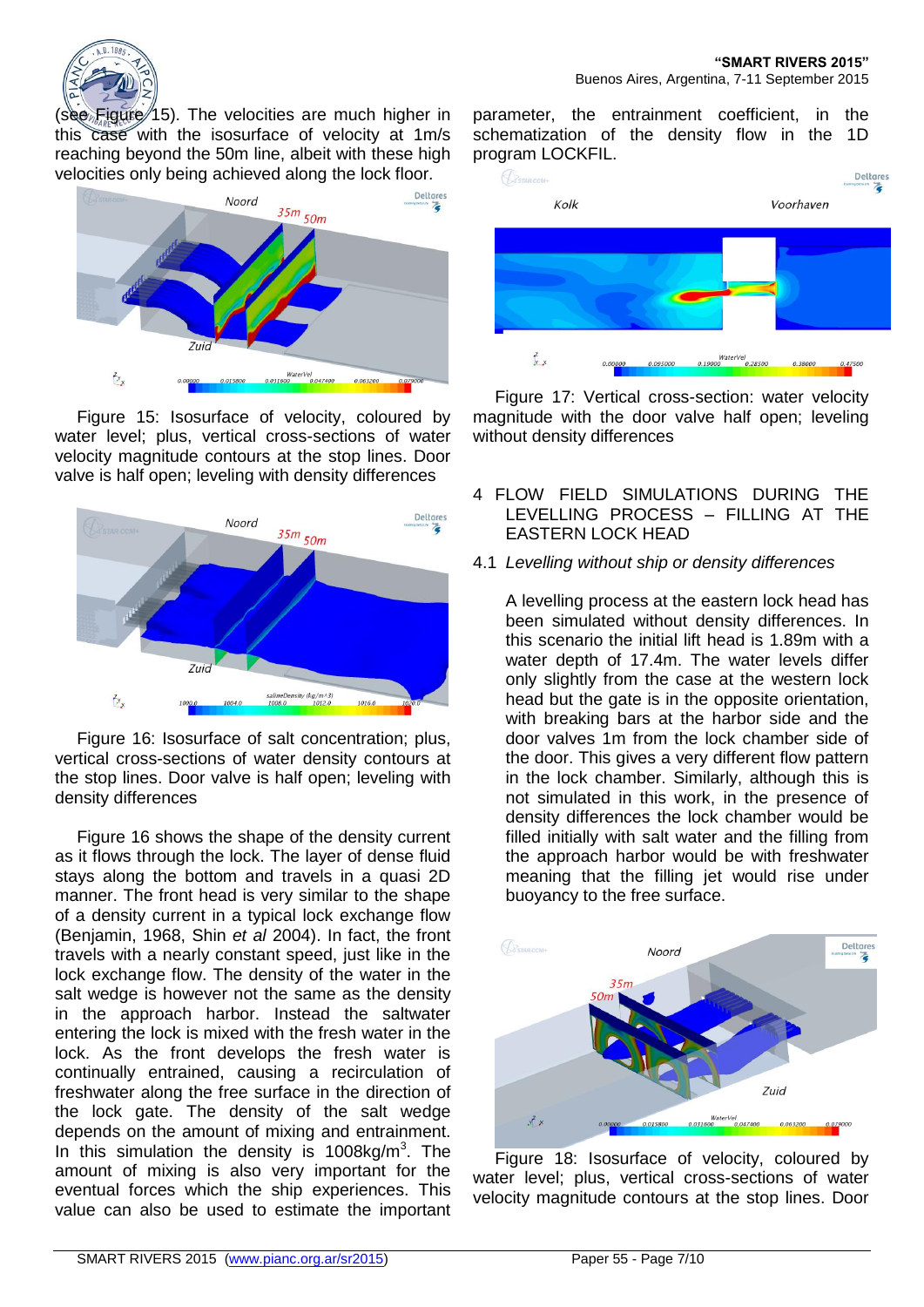

valve is  $\frac{1}{2}$  half open; leveling without density

In Figure 17 the vertical cross-section on the velocity contours is shown at the moment that the dorr valve is only half open. This moment is also approximately the moment of maximum discharge. With the gate oriented in this way the filling jet enters the lock chamber with only half the height of the gate openings and the velocities in the lock chamber are much higher. The jet is also largely horizontal as it has not been redirected by the breaking bars.

In Figure 18 the extent of the high velocity zone within the isosurface of velocity is clearly much larger than in the filling case at the western lock head. The two combined jets from the 2 sets of 7 openings reach beyond the 50m line, where a ship could be positioned. In the presence of density differences the fresh water flow would be forced into the small gap between the ship and the lock chamber wall at the side of the lock. If the ship is to be placed eccentrically in the lock (not in the middle) then this could cause large transverse forces.

#### 5 FLOW FIELD SIMULATIONS DURING THE LEVELLING PROCESS – FILLING WITH FRESHWATER

### 5.1 *Levelling with fixed ship and density differences*

A leveling process at the western lock head with a fixed ship has been simulated. Attempts to simulate a ship which rises with the rising water level have been unsuccessful owing to numerical instability and inaccuracy of the mesh deforming algorithm. In a fixed position the ship begins the leveling process with the correct draft but as the water level rises the ship does not rises, the keel clearance stays the same. The forces on the ship are therefore not representative of the forces during leveling and they are not presented here. Instead only the effect on the flow pattern at the beginning of leveling is studied.



Figure 19: Horizontal cross-section: water velocity magnitude with the door valve half open; leveling with density differences

In Figure 19 a top view of a horizontal crosssection at the midpoint of the openings is shown. The ship is placed eccentrically in the lock chamber with 1.5m clearance at the northern side. The flow around the ship is subsequently asymmetric. The CFD results capture a faster moving salt water wedge in the broader gap next to the ship than in the narrower gap. This agrees with observations in this and other scale models.



Figure 20: Vertical cross-section: water density with the door valve half open; leveling with density differences, before reflection against bow

Figures 20 and 21 are vertical cross-sections showing contours of density at different times in the leveling process. The first figure shows the salt wedge before it has reached the bow of the ship. IN the second figure the salt wedge has reached the ship and partially reflected back towards the gate. The density in the salt water wedge that runs along the ship is greater than in the case without the ship. This implies that less fresh water is entrained in the flow in the region in front of the bow. This can be explained by the presence of the ship which reduces the available volume of freshwater which can be entrained but also causes some of the salt wedge to be reflected which again raises the density of the water in the layer above the salt water flow. The entrained water is subsequently of a higher density. The different amount of entrainment and mixing of the salt water and freshwater has a big effect on the forces on the ship.

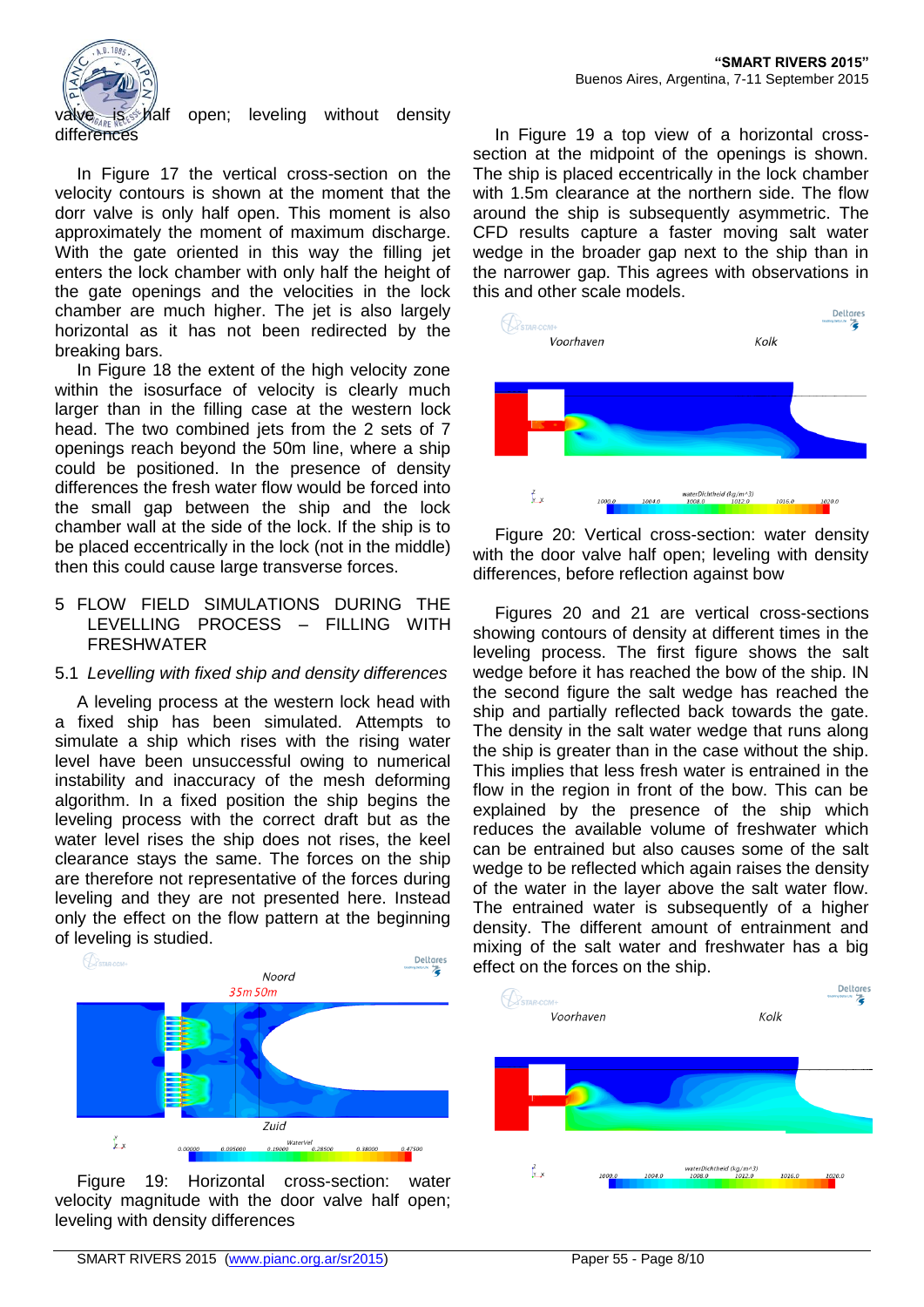

Figure 21: Vertical cross-section: water density with the door valve half open; leveling with density differences, after reflection against bow

The flow around the ship is very asymmetric. In Figure 22 the isosurface of velocity is gain shown. This seams largely symmetric and at this stage in the leveling process is unaffected by the presence of the ship. However, at the vertical cross-sections, particularly visible at 35m, the flow near the free surface is much faster at the northern side of the lock. There the velocities contours are strongly coloured red. The freshwater which is forced into movement by the salt water entering the lock has travelled along the narrow side of the ship and is therefore travelling much faster than at the southern side. This can cause high transverse forces on the ship.



Figure 22: Isosurface of velocity, coloured by water level; plus, vertical cross-sections of water velocity magnitude contours at the stop lines. Door valve is half open; leveling without density differences

Transverse forces can also be caused by the different density profiles on the northern and southern sides of the ship. In Figure 23 in can be seen that a different density field is developing as the salt wedge reflects off the bow of the ship at the northern side. The contours at 35m are very different from the at the north and south.



Figure 23: Isosurface of salt concentration; plus, vertical cross-sections of water density contours at the stop lines. Door valve is half open; leveling with density differences

### 6 CONCLUSION

CFD simulations have been performed for a lock at a salt water / fresh water interface. The hydraulic characteristics of the leveling system can be well predicted by the CFD by means of steady state calculations with a free surface. In this work the discharge and loss coefficients of the gate openings and culverts have been calculated with CFD and the agreement with experiments is excellent. The biggest deviation is in the case with the gate openings without breaking bars where most probably the small geometrical details of the scale model, which are not included in the CFD 3D CAD, are the cause of the discrepancies.

Using CFD for a transient leveling process is more problematic. The moving valves are here simulated by means of an overset mesh method in Star CMM+, where the mesh of the CFD domain is updated at every timestep to account for the movement of the valves. The flow field in the lock during leveling can be captured and qualitative assessments of its behavior made. In the absence of density differences the flow is pushed upwards by the breaking bars towards the free surface. When density differences are included the salt water entering the lock falls under buoyancy effects and counteracts the effect of the breaking bars pushing the flow upwards. The flow field is consequently very different. CFD can also give an estimate of the amount of mixing between salt and fresh water and therefore the density in the saltwater front as it flows along the chamber bottom.

When the breaking bars are not at the lock side of the gate the filling jets are much stronger with a much larger high velocity region in the lock chamber, extending beyond the probable location of the ship. This can also be used to assess the likelihood of transverse forces on the ship.

Simulations with the ship in the lock chamber have also been attempted. If the ship is allowed to rise with the sea level by means of the overset mesh algorithm the results become too inaccurate and they are not presented in this paper. If the ship is given a fixed keel clearance then the flow field can be assessed at the beginning of leveling only as during leveling the draft of the ship is no longer correct. The reflection of the salt water front against the bow of the ship can be seen and the strong asymmetric flow field than this creates when the ship is positioned eccentrically can also be identified. The forces on the ship as calculated by the CFD are not accurate.